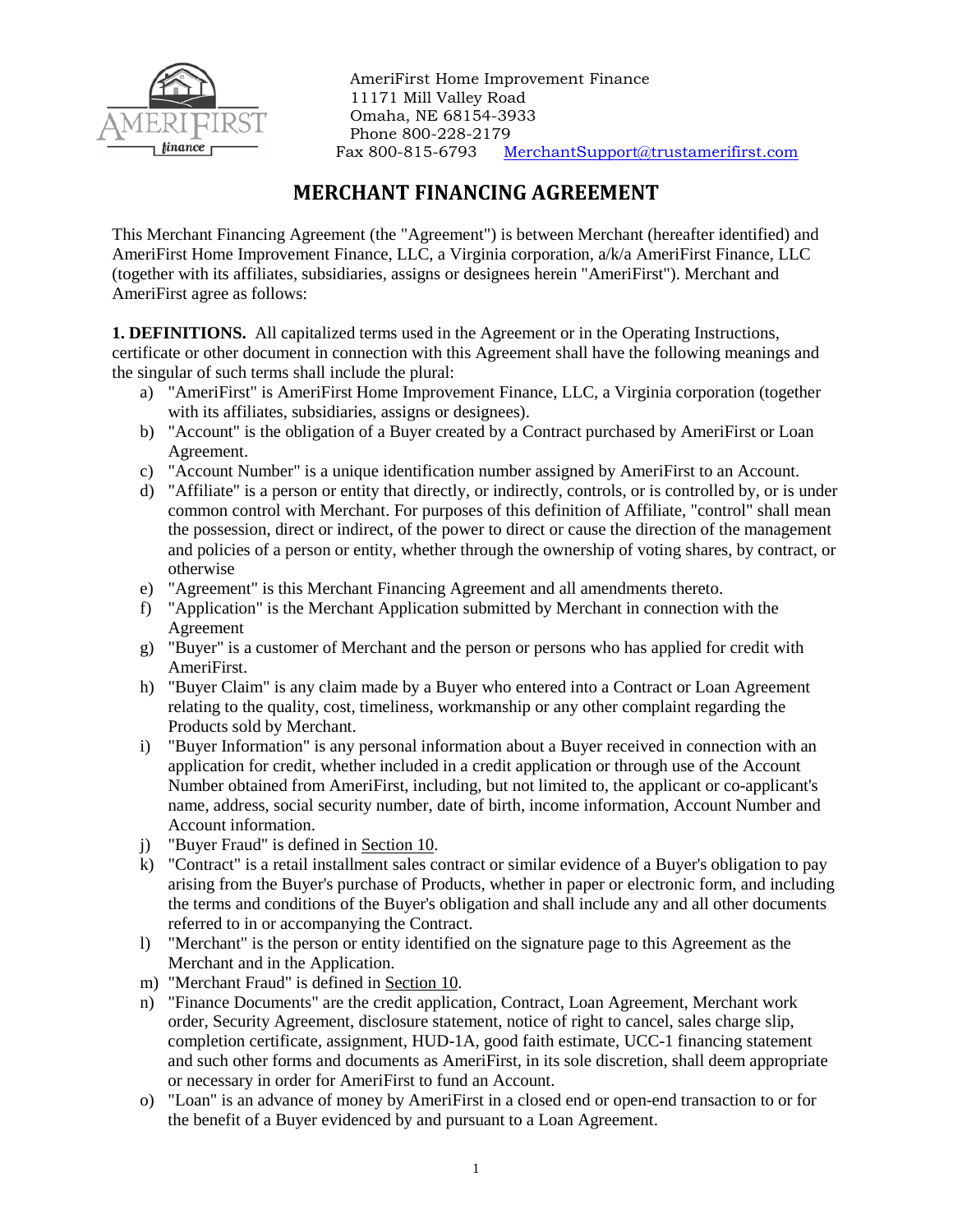- p) "Loan Agreement" is a written agreement between AmeriFirst and the Buyer containing the terms and conditions of the Loan and shall include any and all other documents referred to in or accompanying the Loan Agreement.
- q) "Loss" is defined in Section 8.
- r) "Operating Instructions" are any instructions or procedures that AmeriFirst communicates to Merchant and updates from time-to-time. (See Exhibit "A") All Operating Instructions now existing or hereafter issued are incorporated in this Agreement as if set forth herein. In the event there is any discrepancy between the Operating Instructions and this Agreement, this Agreement shall govern.
- s) "Products" are any goods, services or merchandise that Merchant offers, sells, provides or installed or that are offered, sold, provided or installed on behalf of Merchant.
- t) "Program" is the Merchant financing program that is contemplated by the Agreement for the purpose of arranging financing for Merchant's customers' purchases.
- u) "Repurchase Price" is the payoff balance due on an Account as of the date of determination including principal, interest, charges and fees (including attorneys' fee charged to the Account).
- v) "Reserve Account" is defined in Section 11.
- w) "Security Agreement" is the document or instrument creating or establishing the security interest in Secured Property for an Account together with any and all certificates of title or other evidences of Buyer's ownership of the security interest and shall include any and all other documents referred to in or accompanying the Security Agreement.
- x) "Secured Property" is the property, real and/or personal, including Products and related interests, securing repayment of an Account.
- y) "Work Order" is a sales contract or proposal for sale of Products between Merchant and a customer which includes a description of the goods, services and materials sold constituting the Products and the cash price for such Products.

**2. AGREEMENT TO FUND ACCOUNTS AND CONDITIONS OF FUNDING**. Subject to the terms and conditions of this Agreement, AmeriFirst agrees to fund Accounts with Merchant's Buyers for a price AmeriFirst shall from time to time establish. AmeriFirst may at any time, and, from time to time, in its sole discretion prospectively modify the terms and conditions with respect to the financing it may provide. AmeriFirst may suspend, and restart, any Program options from time to time as determined by AmeriFirst in its sole discretion. AmeriFirst may reject and accept credit applications in its sole discretion. AmeriFirst shall not be obligated to take any action under a credit application, including accepting or approving the credit application or making future credit available to a Buyer. Merchant acknowledges and agrees that AmeriFirst has sole authority to prescribe the terms and conditions of the Contract and Loan Agreement and the credit standards and criteria of current and prospective Buyers and that AmeriFirst may change form and content of the Contract and Loan Agreement and AmeriFirst's credit standards at any time without notice to Merchant. AmeriFirst has no obligation to approve any particular contract purchase or to approve loans or contract purchases meeting any particular set of requirements. AmeriFirst may withdraw any previously issued approval as determined by AmeriFirst in its sole discretion.

a) Installment Sales. AmeriFirst may purchase Installment Sale Contracts from Merchant. Neither this Agreement nor any past conduct between Merchant and AmeriFirst will at any time obligate AmeriFirst to purchase any Contract from Merchant. When Merchant wants AmeriFirst to purchase a Contract, Merchant will contact AmeriFirst and provide AmeriFirst with the information that AmeriFirst determines it needs in order to decide whether the Buyer meets AmeriFirst's standards of creditworthiness. In the event that AmeriFirst determines it will purchase the Contract, it will communicate that decision to Merchant either orally or in writing. AmeriFirst reserves the right to cancel or modify the terms and conditions of its Contract purchase approval at any time prior to the time the Contract is purchased. Any cancellation or modification of the terms and conditions of Contract purchase approval shall be promptly communicated by AmeriFirst to Merchant either orally or in writing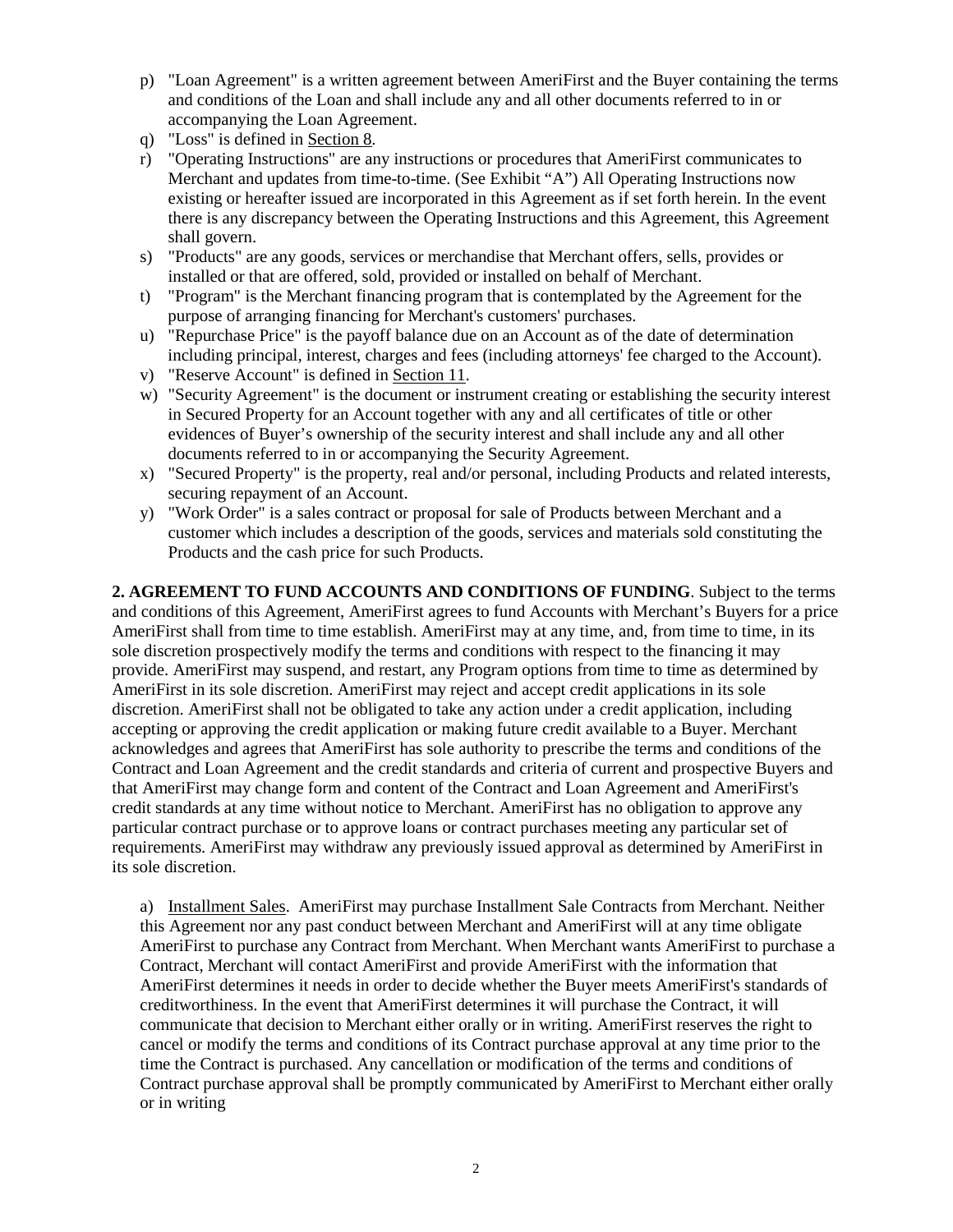- **3. Processing Applications.** Merchant agrees:
	- a) to process all credit applications in accordance with the Agreement and the Operating Instructions,
	- b) to provide its locations and sales, finance and contact employees with the necessary equipment to process credit applications in accordance with the Agreement and the Operating Instructions,
	- c) to use only the form of, or modes of transmission for, credit applications, work orders or other materials in accordance with the Operating Instructions,
	- d) to provide all information required by AmeriFirst from time to time for approval of credit applications by telephone or other electronic transmission,
	- e) in the event that AmeriFirst provides Merchant with an Internet address to process credit applications, it will be an address on a commercial site on the World Wide Web portion of the Internet accessible by Merchant. AmeriFirst shall own, manage and maintain such Internet site. AmeriFirst retains all right, title and interest in to the Internet site and Merchant's only rights to the Internet application is to use it in connection with its communications with AmeriFirst.

In addition, Merchant may, with a Buyer's prior written consent, perform the following on behalf of the Buyer:

- a) submit a completed credit application to AmeriFirst by such means as set forth in the Operating Instructions; and receive, and
- b) provide Finance Documents to the buyer.

Merchant shall with respect to each credit application:

- a) ensure all information requested on the credit application is complete and legible;
- b) obtain the signature or e-signature, as applicable, on the credit application of all prospective Buyers;
- c) provide the applicant the initial disclosures at the time of signing the credit application;
- d) verify the identification of the individuals applying for credit, which verification shall include obtaining a driver's license and social security number or another identification method authorized in the Operating Instructions as well as compliance with any and all Federal identification procedures peculiarly associated with the purchase.

**4. MEANS OF PAYMENT.** When Merchant requests that AmeriFirst purchase a Contract, Merchant shall submit such request to AmeriFirst with the originals of all Finance Documents that AmeriFirst may require from time to time, properly executed and completed in a form satisfactory to AmeriFirst as determined in AmeriFirst's sole discretion. Upon acceptance of the Finance Documents by AmeriFirst, AmeriFirst will, as promptly as possible but no later than three (3) banking days thereafter, mail a bank draft, ACH or wire funds directly to Merchant in an amount communicated to Merchant at the time of Contract final approval.

**5. BUYER PAYMENTS**. Merchant agrees that AmeriFirst has the sole right to receive payments on any Contract purchased by AmeriFirst. Unless specifically authorized in writing by AmeriFirst, Merchant agrees not to make any collections on any Contract and to hold in trust for AmeriFirst any payment received by Merchant with respect to any Contract and to deliver such payment to AmeriFirst together with the Buyer's name, Account Number, and any correspondence accompanying the payment within five (5) days of receipt by Merchant. Merchant agrees that Merchant shall be deemed to have endorsed in AmeriFirst's favor any Buyer payments by check, money order, or other instrument made payable to Merchant that a Buyer presents to AmeriFirst, and Merchant hereby authorizes AmeriFirst to supply such necessary endorsements on behalf of Merchant.

**6. MERCHANT REPRESENTATIONS AND WARRANTIES**. With respect to each Contract purchased by AmeriFirst pursuant to this Agreement, Merchant represents and warrants as follows:

a) Merchant has the requisite power and authority to execute and deliver this Agreement and to perform its obligations hereunder. The execution, delivery and performance of this Agreement has been duly and validly authorized by all requisite corporate, limited liability company or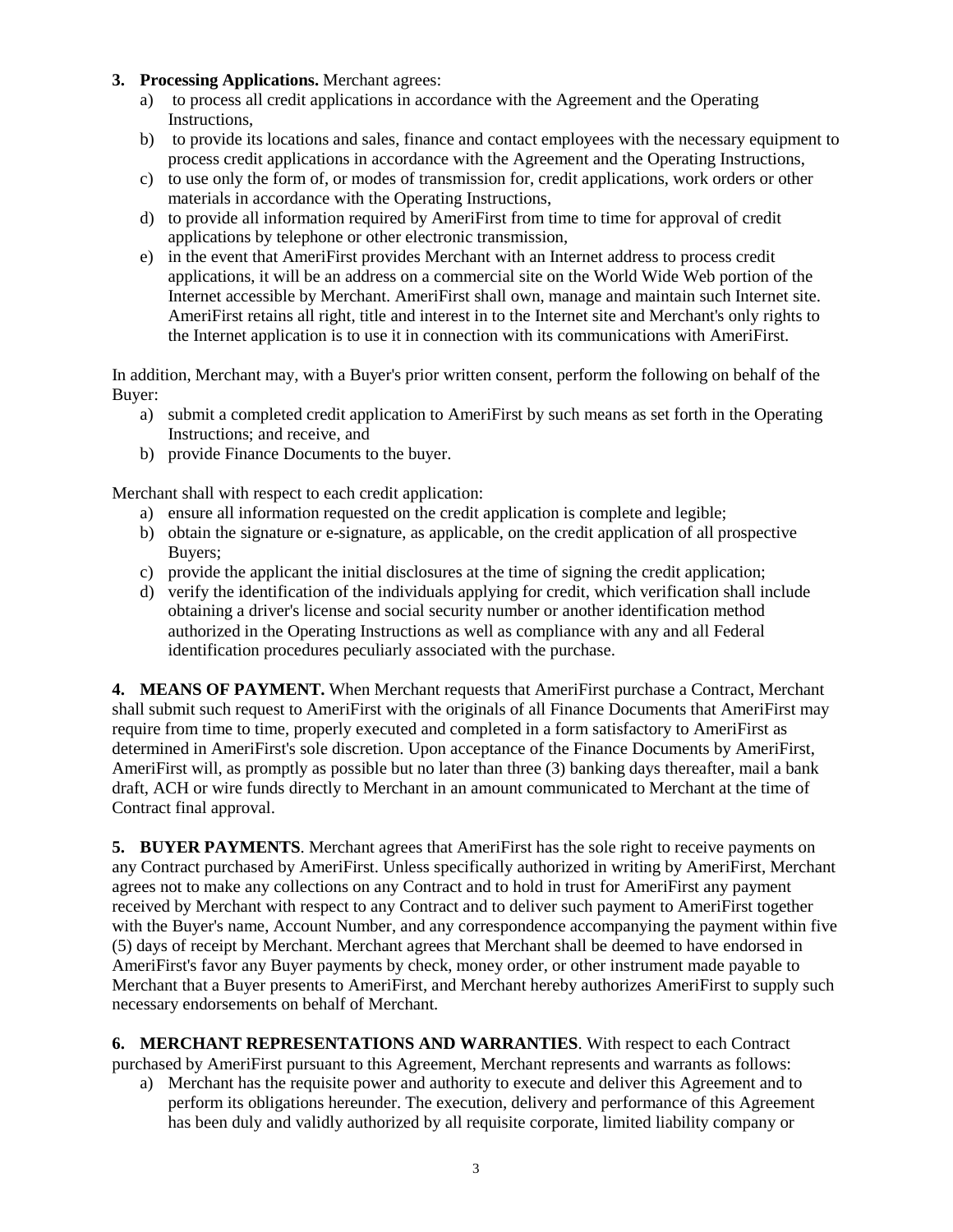partnership proceedings, and no other corporate, limited liability company or partnership proceedings are necessary to authorize the execution, delivery and performance of this Agreement. The execution, delivery and performance of this Agreement does not conflict with Merchant's organizational documents or any material agreement to which Merchant is a party. This Agreement has been duly executed and delivered by Merchant and constitutes the valid and binding obligation of Merchant, enforceable in accordance with its terms, except as such enforcement may be limited by applicable bankruptcy, insolvency, reorganization, moratorium or other laws of general application affecting enforcement of creditors' rights or by general principles of equity. If a corporation or a limited liability company, Merchant is duly organized, validly existing, and in good standing under the laws of the state in which it conducts business. As to the Property sold by contract, Merchant is a licensed and duly authorized merchant in goods of the kind contractually financed for sale.

- b) Each Buyer has legal capacity and unencumbered lawful standing to enter into the Finance Documents executed by such Buyer, and such Finance Documents are and will be legally enforceable against the Buyer.
- c) Merchant has properly issued to each Buyer a valid and proper notice of right to cancel the transaction as required by applicable federal, state and local laws. No Buyer has canceled, and the time for each Buyer to cancel under law has expired.
- d) No obligation of any Buyer, guarantor or surety with respect to any Finance Documents was obtained by fraudulent or other illegal means.
- e) The Finance Documents, and terms and conditions thereof, and all of Merchant's dealings with the Buyer comply with applicable laws, rules and regulations. All other documents and information obtained or prepared by Merchant, Buyer and other parties and submitted to AmeriFirst, and all of Merchant's dealings with the Buyer in connection therewith comply with AmeriFirst's policies and procedures and all applicable federal, state, and local laws, ordinances and regulations. Merchant has at all times all applicable licenses, permits or similar authorization from all applicable governmental agencies required to engage in the activities contemplated by this Agreement.
- f) Merchant has complied and will comply with AmeriFirst's Operating Instructions, policies and procedures and all applicable federal, state, and local laws, ordinances and regulations, including, but not limited to, the Equal Credit Opportunity Act and all regulations promulgated thereunder as well as Federal, State and local laws pertaining to the purchase, sale and possession of firearms.
- g) Neither Merchant nor any of its agents or employees shall in any manner have been guilty of any civil or criminal fraud with respect to the creation of any Account or its funding by AmeriFirst. No Buyer was induced to enter into any of the Finance Documents by any false or misleading statement nor by any other misrepresentation, either intentional or negligent.
- h) Any down payment for the Products was received in cash and was not represented by or does not consist of the Buyer's deferred obligations. Every down payment provided in connection with an Account was made by the Buyer in the manner stated in the Finance Documents. No part of such down payment was loaned or provided directly or indirectly by Merchant, nor, to the best of Merchant's knowledge, was any portion of the down payment made from funds borrowed from any other person, and, no note, postdated check or other form of deferred obligation was taken in connection with such down payment. There is no refund or rebate due under the Contract, to the Buyer or any person or entity except as specified.
- i) The "Finance Charge" set out in the Finance Documents is the actual sum of all charges directly or indirectly charged and imposed on the Buyer as a condition for the extension of credit.
- j) Buyer has not obtained any right in or possession of the Products by fraud or unlawful scheme.
- k) All signatures on the Finance Documents are genuine.
- l) A completely filled in copy of the Finance Documents was delivered to the Buyer at the time of Buyer's execution thereof or as required by applicable law, and the Finance Documents have not been materially altered.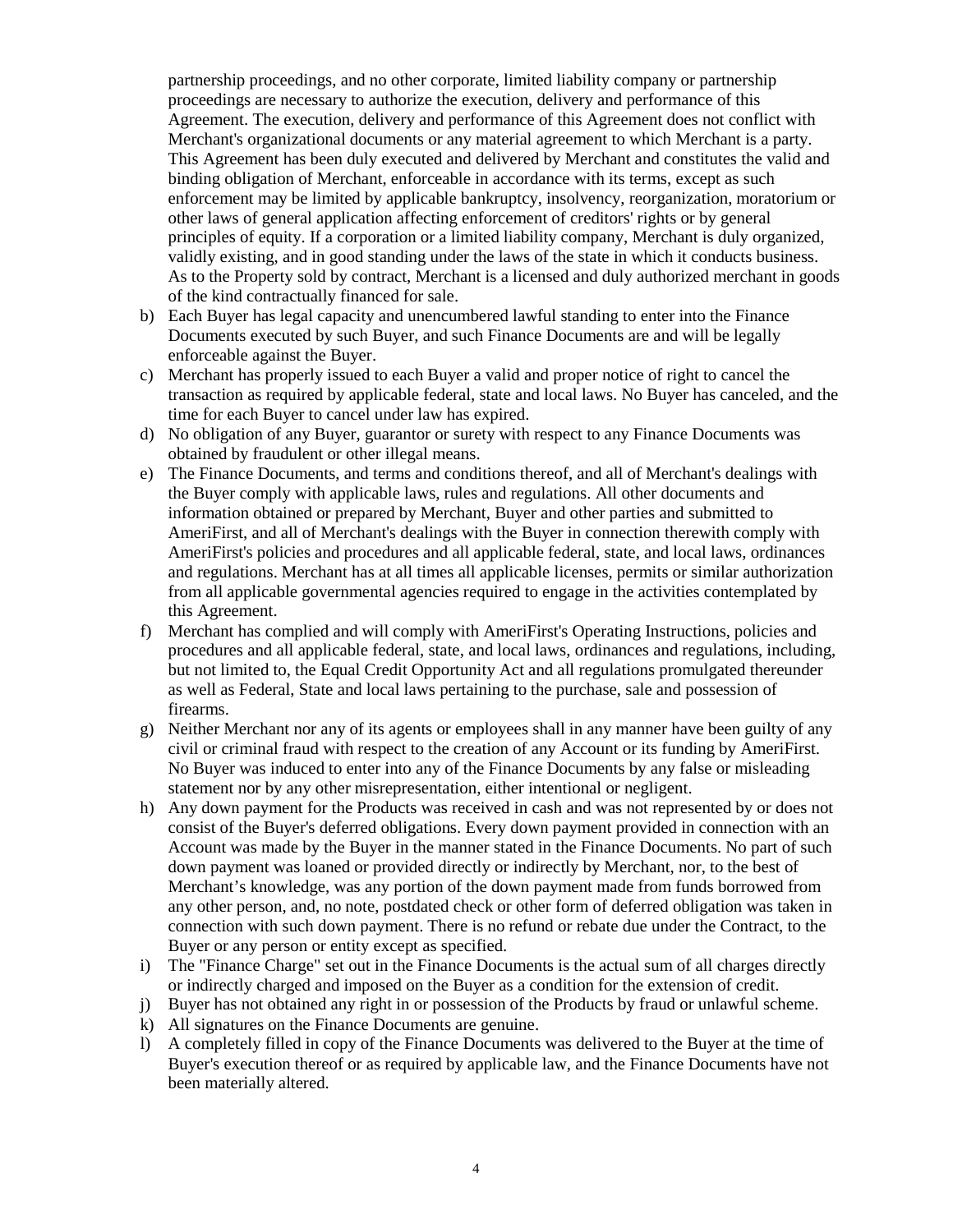- m) The transfer of the Contract and any Secured Property related thereto to AmeriFirst is valid and enforceable against all of the bona fide Buyers associated with the Account and against Merchant's creditors.
- n) The Finance Documents are genuine, and arose from the bona fide sale of the Products described therein in the ordinary course of Merchant's business.
- o) The Products are free from liens and/or encumbrances, except as granted to AmeriFirst under the Security Agreement, as applicable, have been delivered into the possession of the Buyer named in the Contract, as applicable, and have been accepted by the Buyer as evidenced by a completion certificate signed by the Buyer after all work has been performed by Merchant.
- p) All information provided by Merchant to AmeriFirst in connection with the Contract, as applicable, is true and all information provided by Buyer to AmeriFirst in connection with the Contract, as applicable, is true to the best of Merchant's knowledge.
- q) To the best of Merchant's knowledge each Security Agreement, to secure debt, included in the Finance Documents has been properly signed and, if required, properly notarized, and contains a correct and accurate description of the property serving as security.
- r) To the best of Merchant's knowledge, the Finance Documents do not contain the forged or unauthorized signature of any Buyer or any guarantor or surety for such Buyer (the identity of each having been verified by Merchant) and at the time of execution of the Finance Documents each Buyer was of legal age and capacity to contract and no Buyer was deceased.
- s) Merchant has not, without AmeriFirst's prior written consent, given a credit to Buyer by reason of any matter connected with the transaction from which the Account arose, nor given an allowance nor has Merchant made any settlement with an Buyer which, directly or indirectly, affects the Buyer's liability on the Account.
- t) Upon funding of each Account, AmeriFirst will own the same free and clear of all claims, liens or encumbrances of Merchant's creditors whatsoever.
- u) The Merchant's transfer of the Contract and the corresponding Security Agreement is sufficient to transfer to AmeriFirst all right, title and interest of Merchant in the Account and in the Secured Property securing the Account. Each Contract and corresponding Security Agreement funded has been duly assigned or endorsed by Merchant to AmeriFirst;
- v) Each Account is (i) a valid and existing obligation of Buyer as of the date of funding by AmeriFirst, and (ii) the unconditional obligation of the Buyer free from all defenses, counterclaims, rights of set off and recoupment, arising from a breach of warranty, defective workmanship or materials, guarantee or representation relating to the Products provided by Merchant or by anyone on Merchant's behalf, whether in law or in equity, including but not limited to, any defenses based on the authority and capacity to contract of all persons and/or entities executing all Finance Documents in connection with such Account.
- w) Unless AmeriFirst is apprised to the contrary in writing, the Buyer is not in Merchant's employ or a member of the household of any of Merchant's employees.
- x) There have been no representations or warranties made to the Buyer which are not contained in the Finance Documents other than the manufacturer's or Merchant's standard warranties, and Merchant has no knowledge of any circumstances or conditions with respect to the Account, the Secured Property, or the Buyer or the Buyer's credit standing that can reasonably be expected to cause the Account to become delinquent or adversely affect the value of the Account;
- y) Merchant is not aware that any Buyer has filed or is reasonably expected to file voluntary petition in bankruptcy or has sought or is reasonably expected to seek protection under any bankruptcy law or under any state or federal law affecting creditor's rights.
- z) There is no claim, nor any litigation, proceeding, arbitration, investigation or material controversy pending to which Merchant is a party, which, if adversely decided, could have an adverse effect on any Account.

Each of the foregoing representations and warranties by Merchant (i) shall be deemed to be repeated by Merchant when the Finance Documents are prepared and at the time each Account is funded by AmeriFirst, (ii) shall survive the execution and delivery of this Agreement and the execution and delivery of the Finance Documents, and (iii) shall continue in full force and effect until all terms and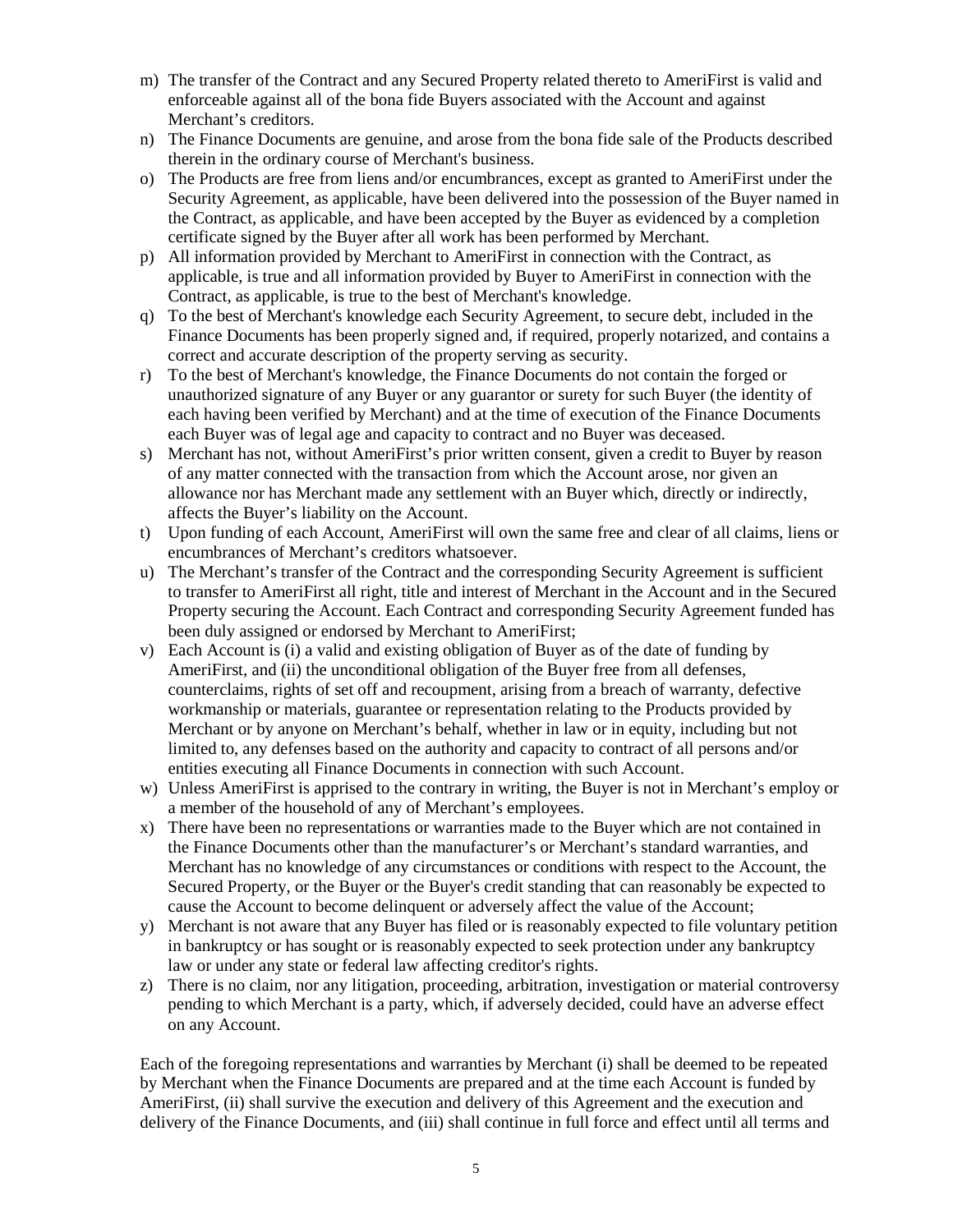conditions of the Finance Documents and this Agreement have been fully performed. AmeriFirst may rely upon the foregoing representations and warranties of Merchant irrespective of any information or knowledge obtained by AmeriFirst of anything contrary to or inconsistent therewith.

# **7. MERCHANT COVENANTS**.

- a) Products. Merchant shall have the sole responsibility for all Products, both goods and services, including warranty contracts and any representations and warranties made in connection with such Products, and Merchant agrees that it will make a good faith effort to resolve any disputes it may have with any Buyer concerning the Products and any representations and warranties with respect thereto. Merchant agrees that it shall provide to AmeriFirst, upon request, pertinent data relating to warranty contracts.
- b) Applications Withdrawn. If AmeriFirst obtains a credit report in connection with an application submitted to AmeriFirst by Merchant for credit approval, and the application is subsequently withdrawn, Merchant shall reimburse AmeriFirst for credit report fees incurred by AmeriFirst.
- c) Insurance. Merchant shall have in force at all times during the term of this Agreement the following policies (the "Merchant's Insurance"); (i) a builder's risk insurance policy with the standard conditions, (ii) public liability insurance with limits of liability equal to at least \$500,000 per occurrence, (iii) worker's compensation insurance as required by applicable state law, and (iv) automotive liability insurance with limits of liability equal to at least the minimums required by applicable state law.
- d) Licenses and Permits. Merchant shall obtain, maintain or keep in place all licenses and permits and approvals for the sale of the Products for each Account that are required by federal, state, county, municipal and local governmental agencies.
- e) Records. Merchant shall maintain paper copies or copies of electronic images of the credit applications, Contracts and other records pertaining to any transaction covered by the Agreement for such time and in such manner as AmeriFirst or any law or regulation may require, but in no event less than seven (7) years from the date of the Invoice in accordance with the terms of the Agreement and the Operating Instructions. Within fifteen (15) days, or such earlier time as may be required by AmeriFirst, of receipt of AmeriFirst's request, Merchant shall provide to AmeriFirst the actual paper credit application, Contract, or other transaction records, and any other documentary evidence available to Merchant and reasonably requested by AmeriFirst to meet its obligations under applicable law or otherwise to respond to questions, complaints, lawsuits, counterclaims or claims concerning Accounts or requests from Buyers, or to provide any information in connection with AmeriFirst's pursuit of bad debt tax refunds, deductions, credits, or audit offsets (including, without limitation, providing copies of Merchant's state sales and use tax returns), or to enforce any rights AmeriFirst may have against a Buyer, including, without limitation, litigation by or against AmeriFirst, collection efforts and bankruptcy proceedings, or for any other reason.
- f) Cooperation. In any proceeding or investigation before any court, tribunal, mediator, governmental agency, board or Better Business Bureau related to an Account, Merchant will cooperate with AmeriFirst by providing such documents and witnesses as AmeriFirst may reasonably request.
- g) Inspections. Merchant shall permit AmeriFirst to inspect the Products and Merchant's books and records with respect to all Accounts funded or to be funded by AmeriFirst, and AmeriFirst may withhold its funding of any Account until AmeriFirst has obtained verification from the Buyer that all Products have been delivered by Merchant.
- h) Financial Information. Merchant will furnish to AmeriFirst, within ninety (90) days of Merchant's year end or on request by AmeriFirst no more frequently than once every twelve (12) months, an annual financial statement setting forth Merchant's assets, liabilities, and income in accordance with generally accepted accounting principles. Merchant will also furnish such other financial statements and information regarding its business affairs and financial condition as AmeriFirst may from time to time in good faith require. Merchant authorizes AmeriFirst to obtain credit reports on Merchant and to obtain credit reports individually upon all principals, partners, and/or owners of Merchant, for the purpose of qualifying Merchant's business for participation in the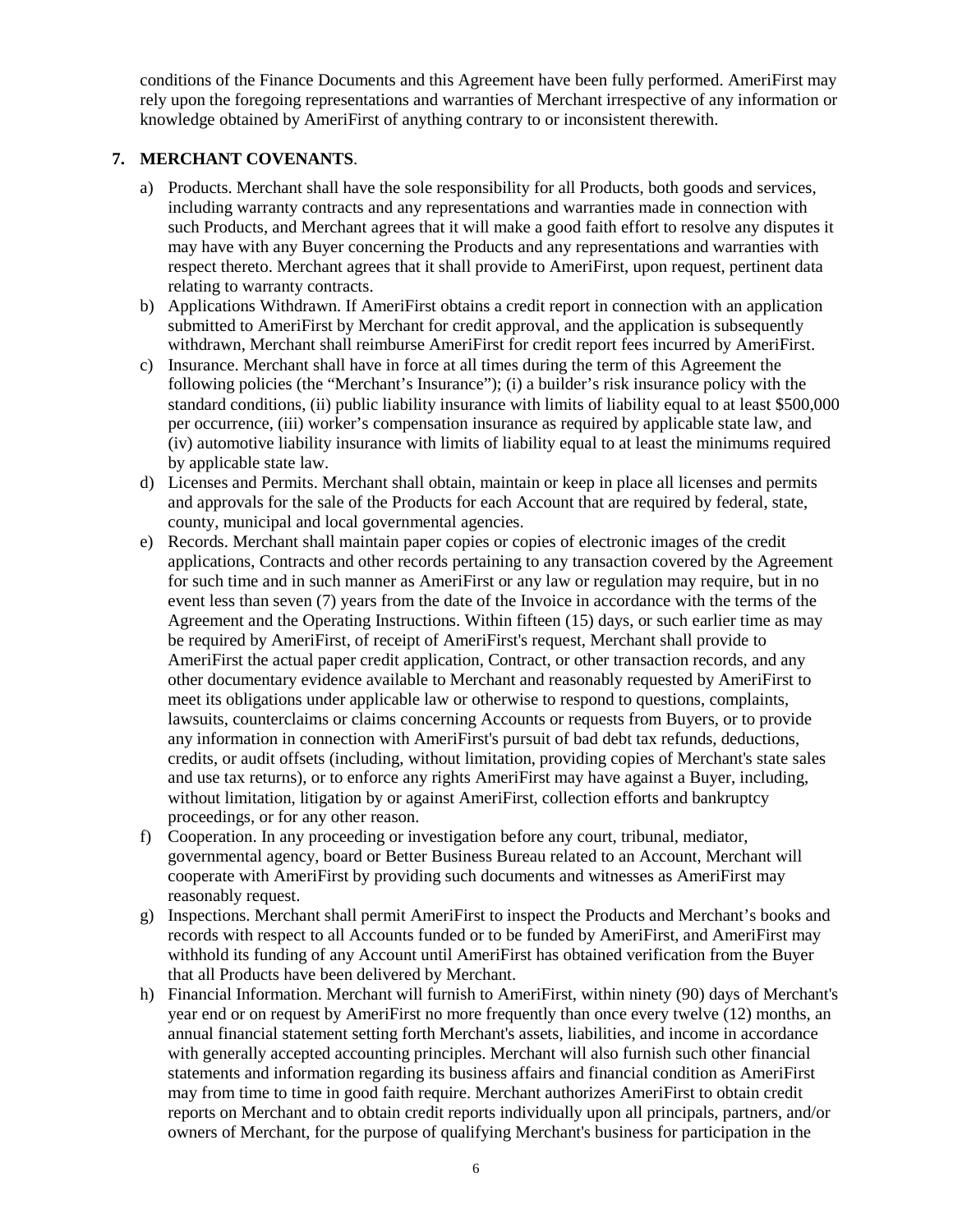Program and for evaluating Merchant's business for continued participation in the Program. Merchant agrees that it is authorizing AmeriFirst to obtain credit reports and instructing any consumer reporting agency to provide such report now and in the future for the purpose of evaluating Merchant's business for future retention and participation in the Program. Merchant will immediately submit to AmeriFirst financial statements in the event of any unfavorable change in Merchant's financial condition and at any time upon request by AmeriFirst.

- i) Name or Organizational Change. Merchant shall immediately inform AmeriFirst of any change in its name, its address, its form of organization, its senior management personnel or its owners or their ownership interests.
- j) Change in Authority. Merchant shall immediately inform AmeriFirst of any suspension or revocation of its authority to transact business or of any licenses required for Merchant to conduct business in any location where Accounts have been or may be submitted to AmeriFirst for funding.
- k) Further Assurances. Merchant shall execute and deliver to AmeriFirst, upon AmeriFirst's request, such instruments and assurances as AmeriFirst may deem necessary for confirmation or perfection of this Agreement, any Security Agreement contemplated by this Agreement or any Account subject to this Agreement. Merchant understands and agrees that AmeriFirst may subject Merchant to an annual review and renewal in order to continue to do business with Merchant.

### **8. INDEMNITY.**

(1) Merchant shall indemnify, defend (at Merchant's sole expense and with counsel selected or approved by AmeriFirst), and hold harmless AmeriFirst (and AmeriFirst's officers, directors, members, managers, employees and agents) (each an "AmeriFirst Indemnified Person") from and against any and all losses, claims, investigations, litigation, proceedings, liabilities, damages, administrative charges, and expenses (including attorney's fees) of any kind whatsoever (collectively a "Loss") directly or indirectly arising out of or related to Merchant's breach of any obligation owed to AmeriFirst or any third party, including but not limited to: (i) breach of any representation, warranty or covenant of Merchant contained in the Agreement; (ii) failure of Merchant to comply with any applicable federal, state, or local law, rule, regulation or ordinance; (iii) any Loss sustained by or threatened to AmeriFirst attributable in whole or in part to negligence, fraud, errors (whether negligent or not), omissions, or misconduct of Merchant, its employees, subcontractors, or agents; (iv) any Loss sustained by or threatened to AmeriFirst by reason of or attributable in whole or in part to Merchant's failure to perform any of its obligations to any party; and (v) any defect in any Products sold or provided by Merchant, or any breach of any express or implied warranty in connection with such Products. Merchant further agrees to reimburse each AmeriFirst Indemnified Person upon demand for any reasonable legal or other expenses (including expenses related to investigation, settlement, compromise or satisfaction) incurred in connection with any of the foregoing.

(2) AmeriFirst shall indemnify, defend (at AmeriFirst's sole expense and with counsel selected or approved by Merchant) and hold harmless Merchant (and Merchant's officers, directors, members, managers, employees and agents)(each a "Merchant Indemnified Person") from and against any Loss arising out of (i) the intentional or grossly negligent act or omission of AmeriFirst in the performance of its duties and obligations under the Agreement, and (ii) its failure to comply with the terms of the Agreement or any applicable federal, state, or local law, rule, regulation or ordinance.

(3) In the event that AmeriFirst or Merchant shall receive any claim or demand or be subject to any suit or proceeding of which a claim may be made against the other under this Section 8, the indemnified party shall give prompt written notice thereof to the indemnifying party and the indemnifying party will be entitled to participate in the settlement or defense thereof. In any case, the indemnifying party and the indemnified party shall cooperate (at no cost to the indemnified party) the settlement or defense of any such claim, demand, suit, or proceeding.

**9. BUYER CLAIMS.** In the event Merchant or AmeriFirst becomes aware of a Buyer Claim, the party receiving notice of a Buyer Claim shall immediately notify the other party of the nature and amount of the Buyer Claim. Merchant shall immediately undertake steps to cure or satisfy the Buyer Claim to the satisfaction of the Buyer. In the event Merchant does not fully address a Buyer Claim to the satisfaction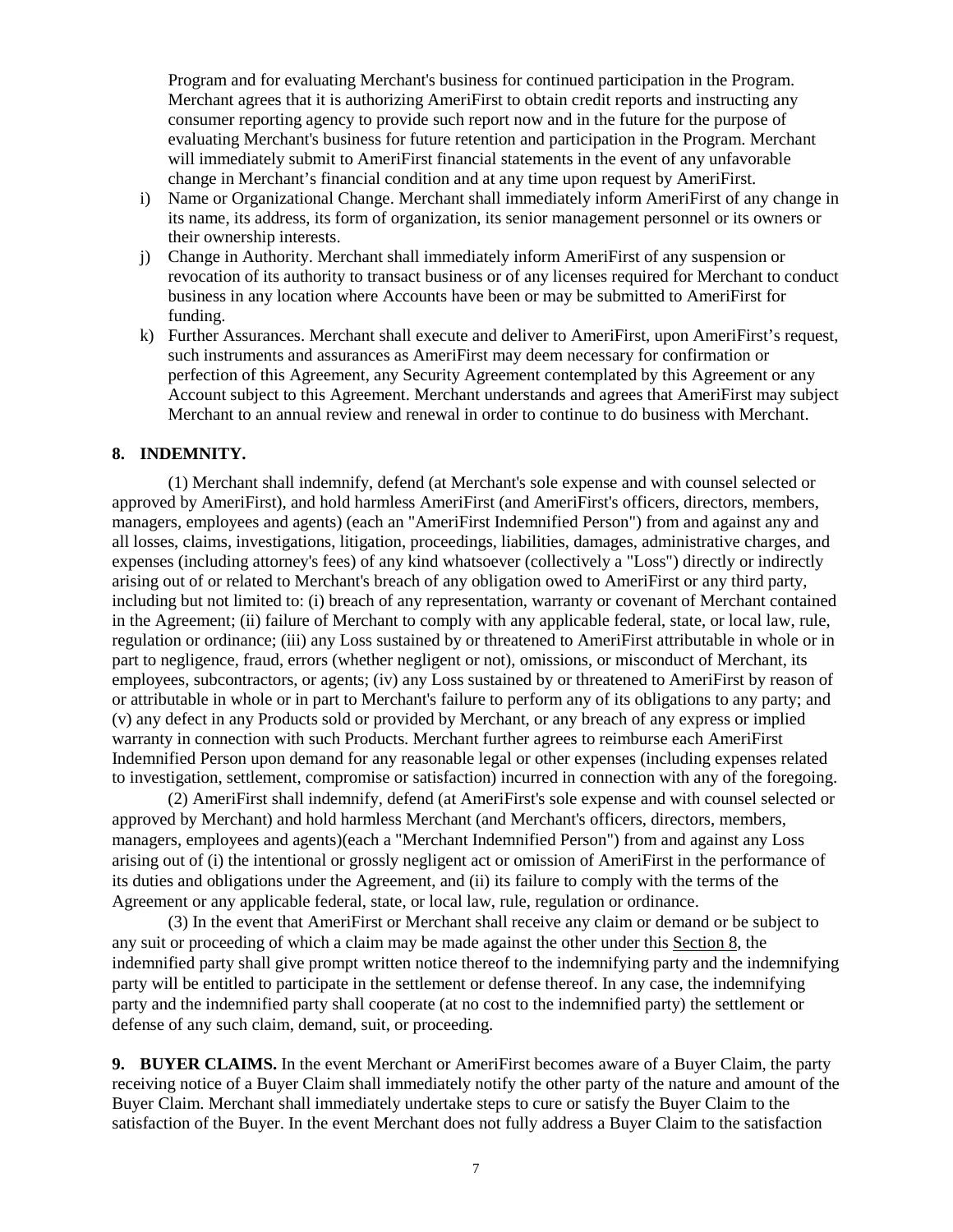of the Buyer, as determined in AmeriFirst's sole discretion, within fifteen (15) business days following notice AmeriFirst shall have the right to chargeback the Account to Merchant under Section 10 and to require Merchant to repurchase the Contract or purchase the Loan, as applicable, for the Repurchase Price. AmeriFirst shall also have the right to be indemnified by Merchant for any cost incurred by AmeriFirst arising in connection with a Buyer Claim.

# **10. CHARGEBACKS.**

(1) Merchant agrees that it will reimburse AmeriFirst, and AmeriFirst may chargeback Merchant, in each of the following events:

- a) AmeriFirst determines that (1) Merchant has breached or failed to fulfill its obligations under the Agreement, including, without limitation, the Operating Instructions, in connection with an Account or the transaction to which it relates, or an application for credit; or (2) the credit application or sale of Products is fraudulent or is subject to any claim of illegality, cancellation, rescission, avoidance or offset including, without limitation, negligence, fraud, misrepresentation, or dishonesty on the part of the Buyer ("Buyer Fraud") or Merchant, its agents, employees or franchisees ("Merchant Fraud");
- b) the Buyer disputes or denies the transaction, the execution of the Finance Documents or the delivery, quality, or performance of the Products purchased or any warranties thereto, or the Buyer has not authorized the transaction, or properly alleges that a credit adjustment was requested and refused by Merchant or that a credit adjustment was issued by Merchant but not posted to the Account due to Merchant's failure to submit the credit adjustment to AmeriFirst; or
- c) Buyer asserts any claim or defense against AmeriFirst as a result of any act or omission of Merchant in violation of any applicable law or covenant herein set forth.

(2) AmeriFirst may compromise and settle any claim made by any Buyer including but not limited to a Buyer Claim as described in Section 9 and including but not limited to the charge off and forgiveness of the balance due on the Account if such claim may give AmeriFirst a right to chargeback in accordance with the preceding paragraph. In the event of a chargeback to Merchant, Merchant shall bear all liability and risk of loss associated with such Account, without warranty by, or recourse or liability to AmeriFirst from and after the date AmeriFirst notifies Merchant that the Account has been charged back to the Merchant.

(3) The chargeback amount shall be the Repurchase Price plus any costs and/or expenses, including attorneys' fees and costs of litigation which AmeriFirst actually incurred. Merchant has authorized and does hereby authorize AmeriFirst to deduct that amount from the Reserve Account, if any, after notice to Merchant.

(4) Notwithstanding any chargeback, AmeriFirst shall retain possession of the Account and all rights to collect any amounts due on the Account until Merchant has paid to AmeriFirst the full chargeback amount. Until AmeriFirst has received the full chargeback amount, any additional costs and/or expenses, including attorneys' fees and costs of litigation incurred by AmeriFirst shall be added to the chargeback amount and any amounts collected by AmeriFirst shall be applied to reduce the chargeback amount.

**11. RESERVE ACCOUNT**. If AmeriFirst, in its sole discretion, determines that security is required from Merchant to protect AmeriFirst against losses resulting from chargebacks and breaches of any of the provisions of this Agreement, Merchant and AmeriFirst may enter into a Reserve Account Agreement which provides for the establishment of a Reserve Account. The Reserve Account Agreement, if any, is hereby incorporated by reference into and made a part of this Agreement.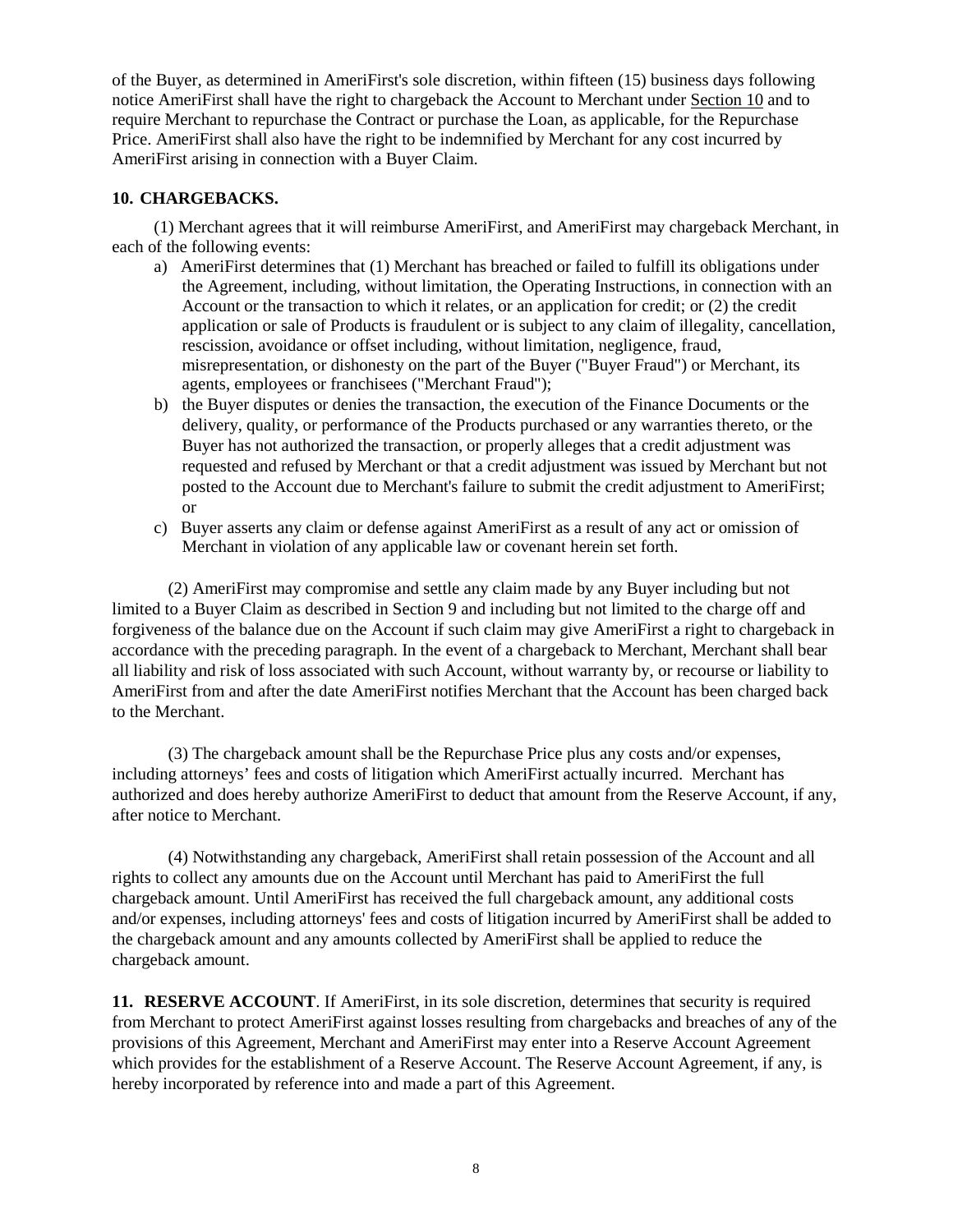**12. MERCHANT OBLIGATION UNAFFECTED.** Merchant's obligations under the Agreement are not affected by any settlement, extension, forbearance, charge off or variation in terms that AmeriFirst may grant in connection with any Account or by the release of the obligations of the Buyer by a court or by operation of law.

# **13. INFORMATION SECURITY.**

- a) Merchant shall not disclose Buyer Information, including any nonpublic personal information (as defined in the Gramm-Leach Bliley Act of 1999, title V, its implementing regulations, and other similar laws and regulations) to (i) any third party or (ii) any employee, officer, partner or director of Merchant who is not engaged in the implementation and execution of the transactions related to the Program. Merchant shall not retain, in any format, electronic or otherwise, any Buyer Information beyond what is required pursuant to the Agreement. Without by implication limiting the foregoing, Merchant shall adopt and maintain a comprehensive privacy policy with respect to its handling of the personal information of individual consumers submitted by such consumers to Merchant via the Internet and Merchant's privacy policy shall be available on Merchant's Internet web sites.
- b) Merchant shall keep confidential and not disclose to any person or entity (except to employees, officers, partner or director of Merchant who are engaged in the implementation and execution of the Program) all information, software, systems and data, that Merchant receives from AmeriFirst or from any other source relating to the Program and matters that are subject to the terms of the Agreement and shall use, or cause to be used, such information solely for the purposes of the performance of Merchant's obligations under the terms of the Agreement.
- c) AmeriFirst will keep confidential and not disclose to any person or entity (except employees, officers, agents or directors of AmeriFirst, its subsidiaries or affiliates who are engaged in the implementation and execution of the Program) any information that AmeriFirst receives from Merchant which is designated confidential by Merchant. However, nothing is the Agreement shall limit AmeriFirst's rights to (i) report information regarding Buyers to consumer and commercial credit reporting agencies and credit bureaus to the extent permitted by the Finance Documents and other agreements with the Buyers, (ii) share Buyer Information with third-party service providers in the ordinary course of business for the purposes of administering the Program, (iii) disclose Buyer Information or any segment thereof to actual and potential third party lenders that are bound by customary confidentiality obligations with respect to such data, or (iv) in the event an Account or any part thereof is sold or assigned, AmeriFirst may disclose any information reasonably necessary or required to effectuate such sale or assignment.
- d) Merchant agrees that it has developed, implemented and will maintain at all relevant times contemplated by the Agreement effective information security policies and procedures that include administrative, technical and physical safeguards designed to (i) ensure the security and confidentiality of Buyer Information, (ii) protect against anticipated threats or hazards to the security or integrity of Buyer Information, (iii) protect against unauthorized access or use of Buyer Information, and (iv) ensure the proper disposal of Buyer Information. All Merchant personnel handling Buyer Information shall be appropriately trained in the implementation of Merchant's information security policies and procedures. Merchant shall regularly audit and review its information security policies and procedures to ensure their continued effectiveness and determine whether adjustments are necessary in light of circumstances including, without limitation, changes in technology, customer information systems or threats or hazards to Buyer Information.
- e) Merchant shall promptly notify AmeriFirst of any unauthorized access of Buyer Information and take appropriate action to prevent further unauthorized access while Buyer Information is in Merchant's possession or while it is in transit to AmeriFirst. Merchant shall cooperate with AmeriFirst, and shall pay all related expenses, provide any notices regarding such unauthorized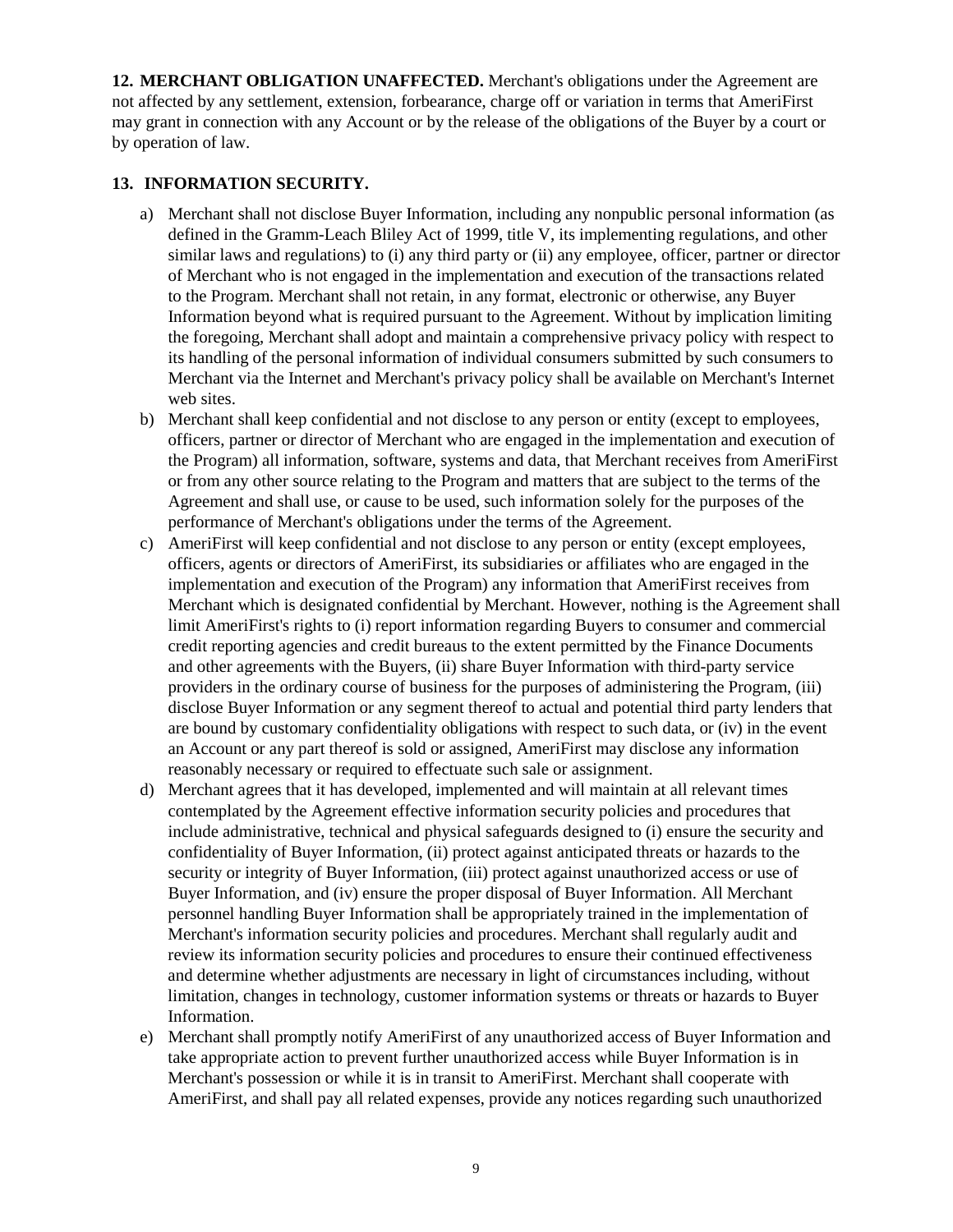access to appropriate law enforcement agencies and government regulatory authorities, affected applicants, Buyers and customers as AmeriFirst, in its sole discretion, deems appropriate.

# **14. TERM AND TERMINATION.**

- a) The Agreement shall be effective on the date of AmeriFirst's counter-signature of the Agreement and shall remain effective until either party gives the other party written notice of its decision to terminate the Agreement. The termination of the Agreement shall not affect the rights of either party to recover for breaches occurring prior thereto or with respect to provisions of the Agreement that by their terms continue after termination.
- b) Notwithstanding termination of the Agreement, the provisions of the Agreement will continue in force as to all applications for funding accepted or approved by AmeriFirst prior to termination.
- c) In the event of breach by either party, the non-breaching party will be entitled to exercise any and all rights and remedies as shall be available to it at law or in equity. The non-breaching party may exercise remedies concurrently or separately, and the exercise of one remedy will not be deemed either an election of such remedy or a preclusion of the right to exercise any other remedy.

**15. NONWAIVER AND EXTENSIONS.** AmeriFirst shall not by any act, delay, omission, or otherwise be deemed to have waived any rights or remedies hereunder. Merchant agrees that AmeriFirst's failure to enforce any of its rights under the Agreement shall not affect any other right of AmeriFirst or the same right in any other instance.

**16. ACTIONS OF EMPLOYEES.** Merchant is responsible for the actions of its employees. In the event employment of one of Merchants employees is terminated, Merchant will take reasonable steps to ensure that the former employee no longer has access to any Buyer Information or access to AmeriFirst's systems (including changing any passwords necessary to access such information or system).

**17. ASSIGNMENT**. Merchant may not assign the Agreement without the prior written consent of AmeriFirst; any purported assignment without such consent shall be void. AmeriFirst may assign the Agreement and any of the rights or obligations hereunder at any time. In the event of such assignment, the assignee shall have the same rights and remedies as AmeriFirst under the Agreement. Otherwise, the Agreement is binding upon the parties and their successors and assigns. Merchant acknowledges that AmeriFirst may enter into agreements with third-party financial institutions to provide financing under the Program and that such institutions may originate and own the Accounts contemplated hereby and may constitute "designees" hereunder.

**18. INSURANCE.** During the term of the Agreement and thereafter for so long as Merchant has any obligations to AmeriFirst, Merchant shall maintain at its expense general liability insurance and workers' compensation insurance in such amounts and in such forms as are commercially reasonable for a business of Merchant's nature. Insurance coverage shall be issued by a carrier rated "A VIII" or higher by A.M. Best or that otherwise is reasonably acceptable to AmeriFirst, whose approval will not be unreasonably withheld. If requested by AmeriFirst, AmeriFirst shall be named as an additional insured under each policy. If requested by AmeriFirst, Merchant shall provide AmeriFirst with a certificate of insurance evidencing such insurance coverage for herein and evidence of renewals thereof. Merchant shall notify AmeriFirst if any required insurance policy is not renewed within fifteen (15) days of non-renewal.

**19. MERGER AND INTEGRATION.** Except as specifically stated otherwise herein, the Agreement set forth the entire understanding of AmeriFirst and Merchant relating to the subject matter hereof, and all prior understandings, written or oral, are superseded by the Agreement. The Agreement may not be modified, amended, waived or supplemented except as provided herein.

**20. RIGHTS OF PERSONS NOT A PARTY.** The Agreement shall not create any rights on the part of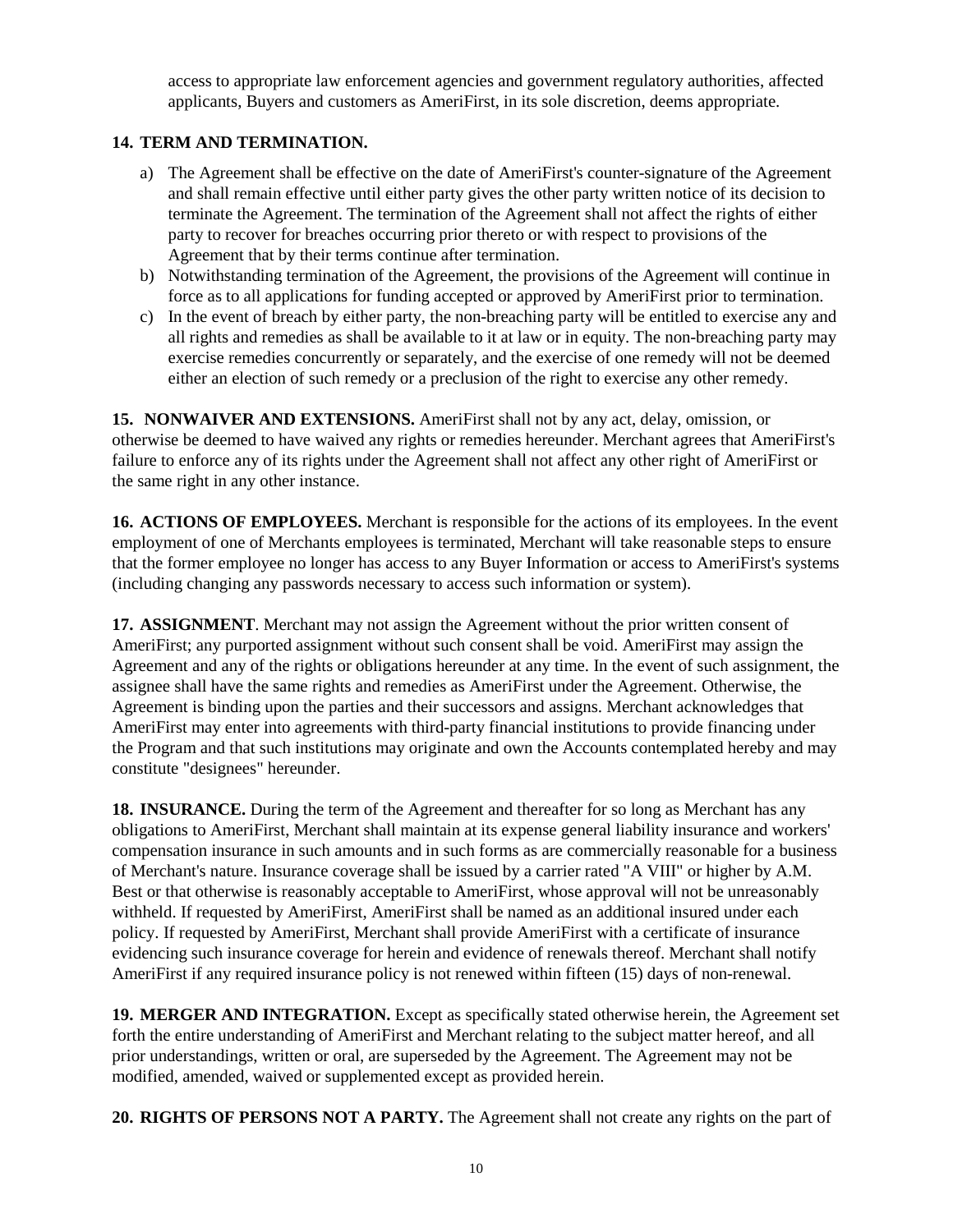any person or entity not a party hereto, whether as a third-party beneficiary or otherwise.

**21. GOVERNING/SEVERABILITY.** The Agreement shall be governed by and construed in accordance with the laws of the State of Nebraska without reference to the conflicts of law provisions thereof. If any provision of the Agreement is found to be illegal, unenforceable or contrary to applicable law, such provision shall be deemed ineffective without invalidating the remaining provisions hereof.

**22. INDEPENDENT CONTRACTOR.** This Agreement does not and shall not be construed to establish a partnership, joint venture, agency relationship or other form of business association between Merchant and AmeriFirst.

**23. NOTICES.** All demands, notices and communications hereunder shall be in writing. Notices shall be and deemed to have been duly given (a) three business days from the date of mailing by regular first class U.S. mail; (b) one business day from the date of mailing by a commercial overnight mail carrier such as Federal Express or UPS; or (c) the business day on which notice is sent by facsimile with a date and time confirmation sheet that the fax went through to the other party. For purposes of this Section 23, Saturdays, Sundays and federal holidays shall be considered non-business days. All notices to AmeriFirst shall be sent to the address or fax numbers set forth below or to such other addresses or fax numbers as AmeriFirst may advise Merchant in writing. Notices to Merchant shall be sent to Merchant's address or fax number set forth in the Merchant's application for the Program or such other address and fax number as Merchant may advise AmeriFirst in writing.

| If to AmeriFirst: | AmeriFirst Home Improvement Finance, LLC |
|-------------------|------------------------------------------|
|                   | 11171 Mill Valley Road                   |
|                   | Omaha, NE 68154                          |
|                   | FAX: 800-815-6793                        |
|                   |                                          |

## **24. DAMAGES.**

MERCHANT SHALL BE LIABLE TO AMERIFIRST FOR ALL DAMAGES UNDER APPLICBALE LAW AND COSTS INCURRED IN ANY COLLECTION ACTION OR OTHER LEGEAL PROCEEDING AMERIFIRST MAY BRING AGAINST MERCHANT (INCLUDING, BUT NOT LIMITED TO, ATTORNEY FEES, COURT COSTS, INTEREST, FILING FEES AND OTHER EXPESNES OF ANY KIND WHATSOEVER). TO THE MAXIMUM EXTENT PERMITTED BY LAW, IN NO EVENT SHALL AMERIFIRST BE LIABLE TO MERCHANT OR ANY OTHER PERSON FOR ANY GENERAL, PUNITIVE, DIRECT, SPECIAL, INDIRECT, INCIDENTAL, CONSEQUENTIAL OR COVER DAMAGES, INCLUDING WITHOUT LIMITATION LOSS OF PROFIT, LOSS OF PERSONAL PROPERTY, OR ANY OTHER SIMILAR DAMAGE OR LOSS.

## **25. JURISDICTION.**

**ANY SUIT, COUNTERCLAIM, ACTION OR PROCEEDING ARISING OUT OF OR RELATING TO THE AGREEMENT MUST BE BROUGHT BY MERCHANT IN STATE OR SUPERIOR COURT OF DOUGLAS COUNTY, NEBRASKA OR IN THE UNITED STATES DISTRICT COURT FOR THE DISTRICT OF NEBRASKA; AND MERCHANT HEREBY IRREVOCABLY SUBMITS TO THE EXCLUSIVE JURISDICTION OF SUCH COURTS AND ANY APPELLATE COURTS THEREOF FOR THE PURPOSE OF ANY SUCH SUIT, COUNTERCLAIM, ACTION, PROCEEDING OR JUDGMENT (IT BEING UNDERSTOOD THAT SUCH CONSENT TO THE EXCLUSIVE JURISDICTION OF SUCH COURTS WAIVES ANY RIGHT TO SUBMIT ANY DISPUTES HEREUNDER TO ANY COURTS OTHER THAN THOSE ABOVE). NOTHING HEREIN CONTAINED SHALL PRECLUDE AMERIFIRST FROM BRINGING AN ACTION OR PROCEEDING RELATED TO THIS AGREEMENT IN ANY OTHER STATE OR PLACE HAVING JURISDICTION OVER SUCH ACTION.**

**26. WAIVER OF JURY TRIAL. AMERIFIRST AND MERCHANT HEREBY KNOWINGLY, VOLUNTARILY AND**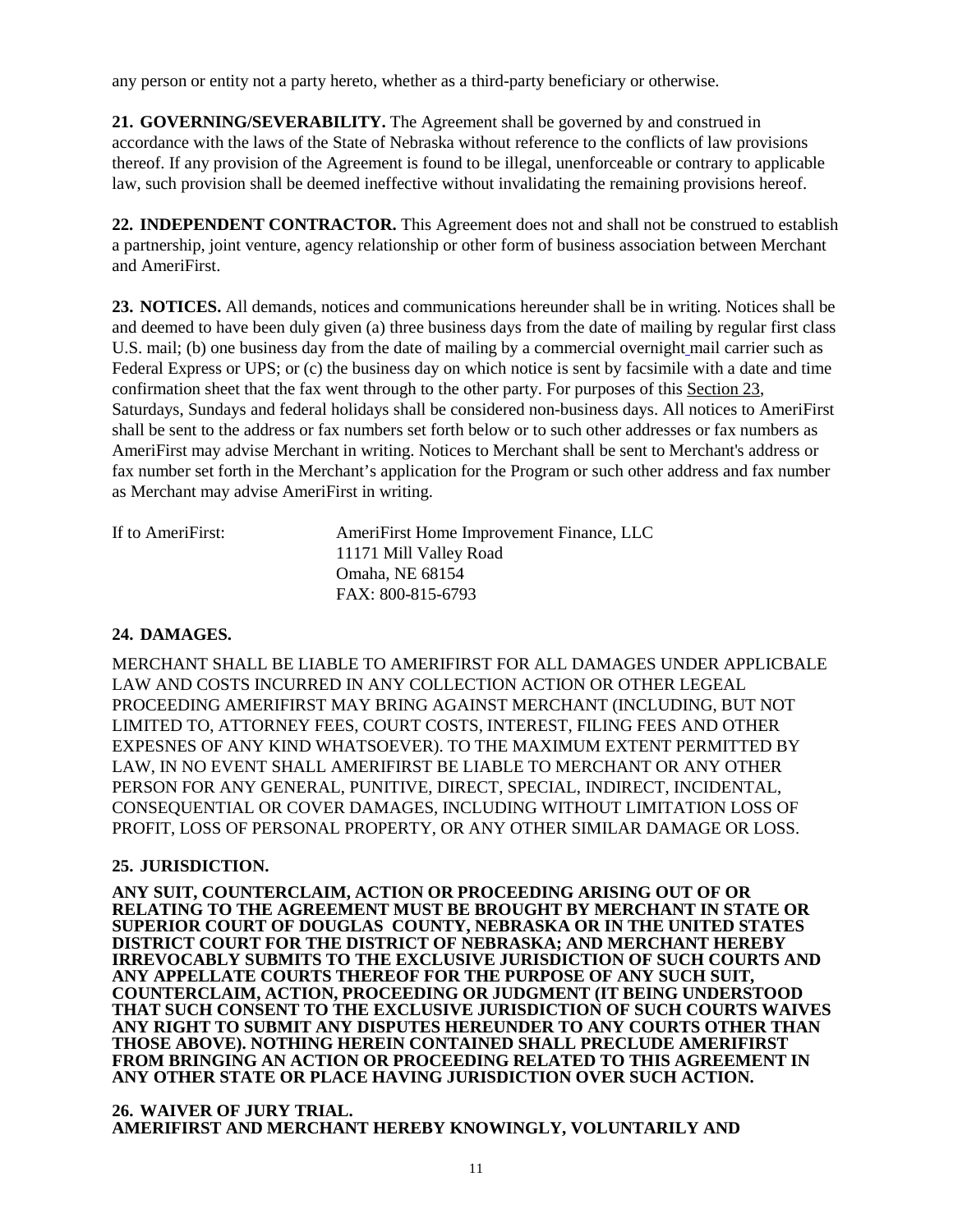**INTENTIONALLY WAIVE ANY RIGHT TO A TRIAL BY JURY IN ANY ACTION, SUIT, PROCEEDING OR COUNTERCLAIM CONCERNING ANY RIGHTS UNDER THE AGREEMENT, ANY RELATED DOCUMENT OR UNDER ANY OTHER DOCUMENT OR AGREEMENT DELIVERED OR WHICH MAY IN THE FUTURE BE DELIVERED IN CONNECTION HEREWITH OR THEREWITH, OR ARISING FROM ANY RELATIONSHIP EXISTING IN CONNECTION WITH THE AGREEMENT, AND AGREE THAT ANY SUCH ACTION, SUIT, PROCEEDING OR COUNTERCLAIM SHALL BE TRIED BEFORE A COURT AND NOT BEFORE A JURY; THIS PROVISION IS A MATERIAL INDUCEMENT FOR AMERIFIRST AND MERCHANT ENTERING INTO THE AGREEMENT.**

**27. ENTIRE AGREEMENT**. This Agreement contains all the terms, conditions and provisions agreed upon by the parties with respect thereto, and no modification or waivers hereof shall be made except in a writing signed by both parties.

**28. EXECUTION OF AGREEMENT.** This Agreement may be executed by facsimile or some other enforceable electronic signature, which shall be deemed an original.

**29. MULTIPLE COUNTERPARTS**. This Agreement may be executed in any number of multiple counterparts, all of which shall constitute but one and the same original.

IN WITNESS WHEREOF, the parties hereto have executed this Agreement by duly authorized individuals as of the day and year appearing with their signatures below.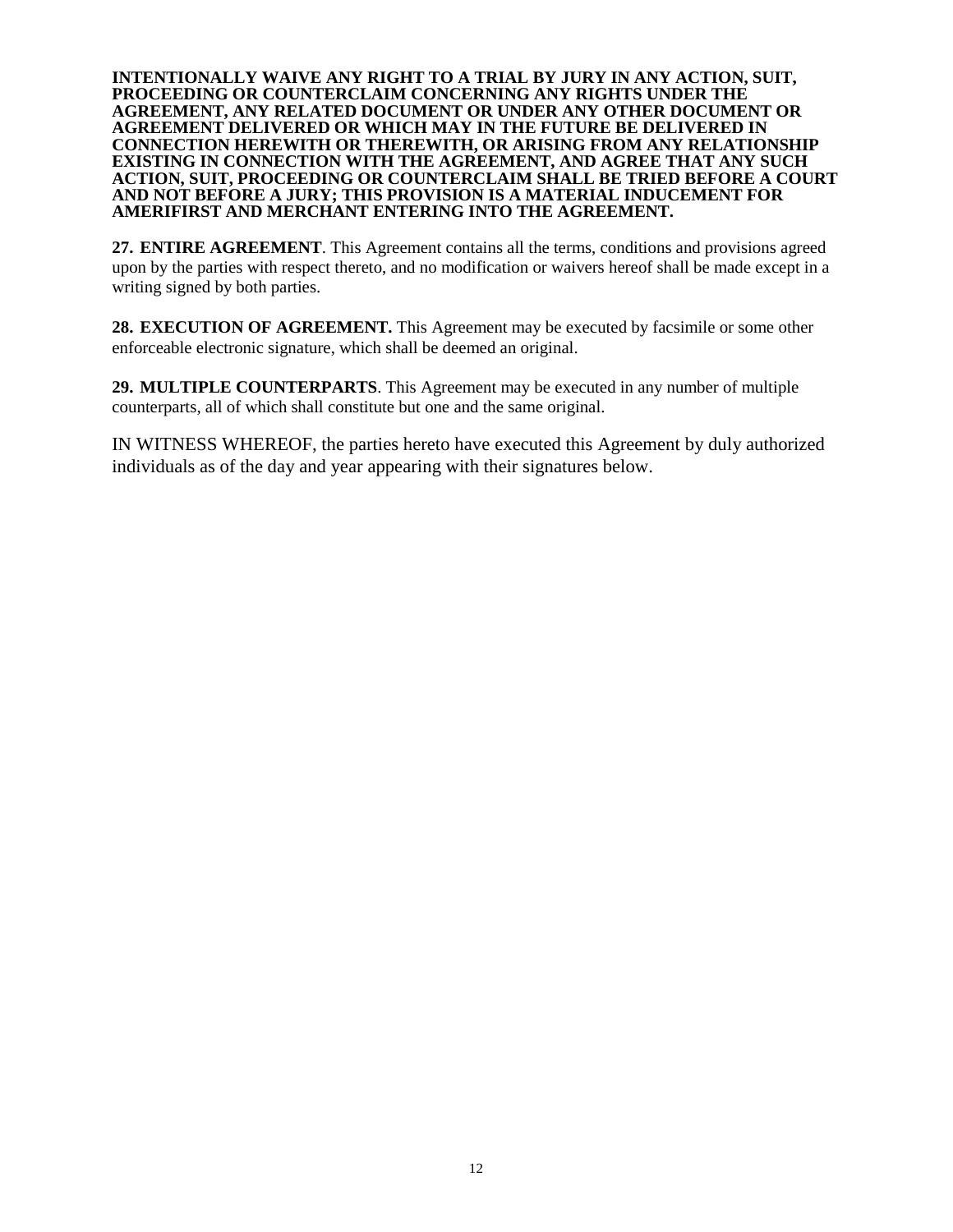# **EXHIBIT A**

# **Summary of Certain Federal and State Consumer Protection and Licensing Laws that AmeriFirst Merchants Need to be Aware of:**

The following is a brief summary of certain important consumer protections, disclosures and licensing laws that AmeriFirst Merchants must comply with. The laws addressed in this document are just a sample of the compliance obligations imposed on home improvement sales financing. As a sales organization offering financing options to your customers you are expected to comply with all requirements of applicable law. We recommend that you review this outline with all new employees who may be involved with the AmeriFirst financing programs, and any other financing program.

#### **Federal Laws:**

#### **1. Equal Credit Opportunity Act and Regulation B**

The Equal Credit Opportunity Act (ECOA) and Regulation B are intended to prevent discrimination against applicants for consumer credit. The prohibitions under these laws apply to any person who, in the ordinary course of business, regularly participates in a credit decision.

#### **Prohibitions**

Persons involved in a credit decision may not discriminate against any applicant with respect to any aspect of a credit transaction:

- 1. on the basis of race, color, religion, national origin, sex or marital status, or age (provided the applicant has the capacity to contract);
- 2. because all or part of the applicant's income derives from any public assistance program; or
- 3. because the applicant has in good faith exercised any right under the Consumer Credit Protection Act.

#### **Liability**

There are two principal theories of liability under ECOA and Regulation B: disparate treatment and disparate impact. In your relationship with customers you should avoid any appearance of disparate treatment or disparate impact.

- 1. Disparate treatment occurs when a creditor or its agent treats an applicant differently based on a prohibited basis (race, color, religion, national origin, sex, marital status, age, because an applicant receives income from a public assistance program, or because an applicant has in good faith exercised any right under the Consumer Credit Protection Act).
- 2. Disparate impact occurs when a creditor or its agent employs facially neutral policies or practices that have an adverse effect or impact on a member of a protected class, unless it meets a legitimate business need that cannot reasonably be achieved by other means.

#### **Spousal Considerations**

Be cognizant of ECOA and Regulation B whenever you are suggesting or requesting action be taken by an applicant's spouse:

- 1. Under Regulation B, generally a creditor may not require the signature of an applicant's spouse or any other person (other than a joint applicant) on any credit instrument if the applicant qualifies for the amount and terms of the credit requested under the creditor's standards of creditworthiness. A common Regulation B violation is creditors who routinely require the applicant's spouse to be a co-signer.
- 2. If an applicant does not meet the creditor's standards of creditworthiness, then the creditor may condition approval of the credit application upon the applicant either (1) furnishing the signature of another person (cosigner, guarantor or similar person), but the creditor may not require that person to be the applicant's spouse, or (2) securing the credit extension with sufficient collateral to satisfy the creditor's standards. Therefore, if a creditor routinely requires spousal guarantees, for example, without first ascertaining whether an applicant or another third party is creditworthy, then the conditioning of the loan on the spousal guarantee violates Regulation B.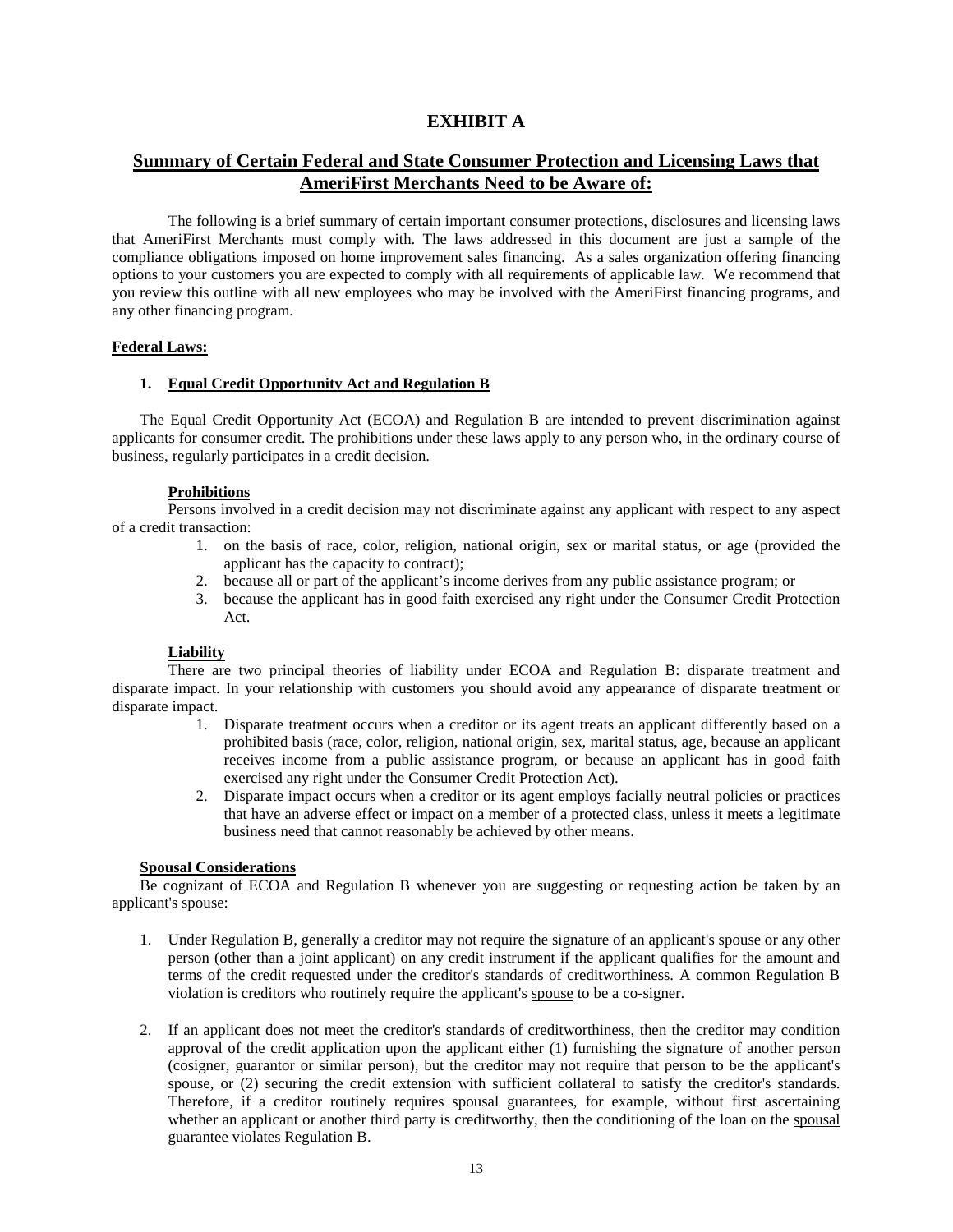#### **2. Unfair, Deceptive or Abusive Acts or Practices (UDAAP)**

Under the Dodd-Frank Act passed in 2012 and enforced by the Consumer Financial Protection Bureau ("CFPB"), various entities and service providers are required to refrain from committing unfair, deceptive or abusive acts or practices when dealing with consumer debt. Additionally, under the UDAAP Act, sales organizations such as yours, and sales practices may fall under the purview and oversight of state regulators and the Federal Trade Commission.

#### **Prohibition on Unfair Practices**

The Dodd-Frank Act prohibits conduct that constitutes an unfair act or practice. An act or practice is "unfair" when:

- 1. It causes or is likely to cause substantial injury to consumers;
- 2. The injury is not reasonably avoidable by consumers; and
- 3. The injury is not outweighed by countervailing benefits to consumers or to competition.

#### **Prohibition on Deceptive Practices**

The Dodd-Frank Act also prohibits conduct that constitutes a "deceptive act or practice." An act or practice is "deceptive" when:

- 1. The act or practice misleads or is likely to mislead the consumer;
- 2. The consumer's interpretation is reasonable under the circumstances; and
- 3. The misleading act or practice is material.

#### **Prohibition on Abusive Practices**

The Dodd-Frank Act also prohibits conduct that constitutes an "abusive act or practice." An act or practice may be considered "abusive" when it:

- 1. Materially interferes with the ability of a consumer to understand a term or condition of a consumer financial product or service; or
- 2. Takes unreasonable advantage of
	- a. a consumer's lack of understanding of the material risks, costs, or conditions of the product or service;
	- b. a consumer's inability to protect his or her interests in selecting or using a consumer financial product or service; or
	- c. a consumer's reasonable reliance on a covered person to act in his or her interests.

#### **3. The Truth in Lending Act and Regulation Z**

The Federal Truth in Lending Act and Regulation Z promulgated thereunder by the Consumer Financial Protection Bureau ("CFPB") are intended to promote the informed use of consumer credit by requiring disclosures to be provided about its terms and costs. Regulation Z also includes certain substantive consumer protections. Numerous disclosure requirements must be made at the time the transaction is consummated, including the APR; the repayment schedule; the Total of Payments; what the rights are to prepay the loan; whether the credit transaction is secured, and if so, by what? This is just a partial listing of the Regulation Z disclosure requirements.

The TILA and Regulation Z impose a range of penalties upon the creditor for faulty disclosure documents, even if unintentional. Class action penalties also may ensue for violations consisting of a "pattern or practice." In AmeriFirst's Merchant Financing Program, the applicable state form for the installment sales contract and disclosure to be used on your behalf is obtained by AmeriFirst from a national forms vendor who represents and warrants that the document complies with all applicable state and federal law. In many states, there are applicable state consumer protection laws that increase the disclosure burden or put additional restrictions in place that must be complied with (e.g., late charges; remedies upon default.)

Your obligation under the Merchant Financing Agreement is to deliver the properly completed TILA disclosures and sales contract to the customers after they have been approved for financing, at the time the transaction is signed or otherwise according to AmeriFirst's Operating Instructions.

If you have any questions about the TILA, Regulation Z or the disclosures that must be included on your combined sales purchase contract/disclosure form, please contact an AmeriFirst representative at 800-228-2179.